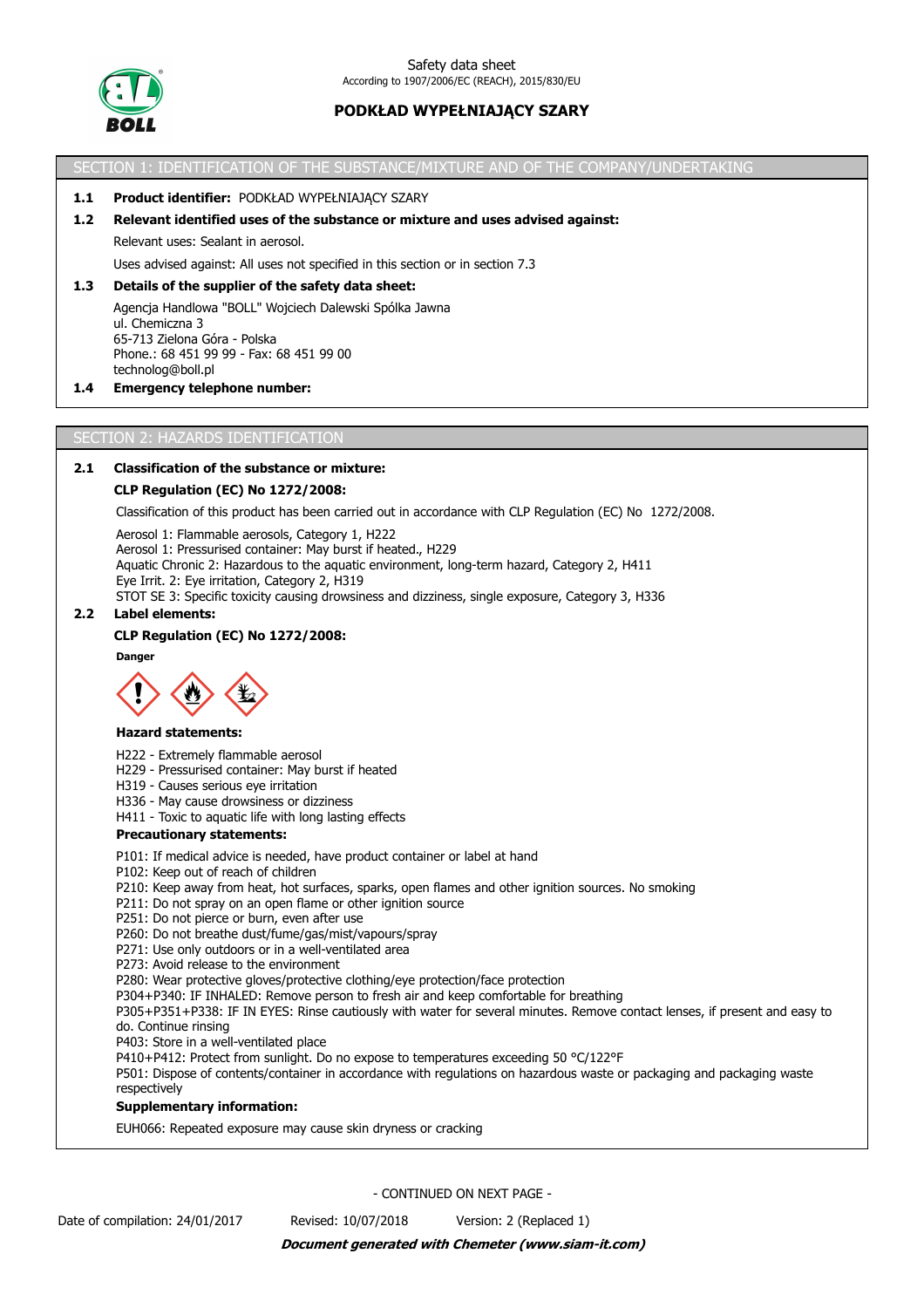

# SECTION 2: HAZARDS IDENTIFICATION (continued

### **2.3 Other hazards:**

Product fails to meet PBT/vPvB criteria

#### SECTION 3: COMPOSITION/INFORMATION ON INGREDIENTS

#### **3.1 Substance:**

Non-applicable

## **3.2 Mixture:**

#### **Chemical description:** active ingredient mixture with a propellant. Extruding gas: dimethyl ether

#### **Components:**

In accordance with Annex II of Regulation (EC) No 1907/2006 (point 3), the product contains:

|                                                                         | <b>Identification</b>                                                       |                                    | Chemical name/Classification                                             |             |  |  |  |
|-------------------------------------------------------------------------|-----------------------------------------------------------------------------|------------------------------------|--------------------------------------------------------------------------|-------------|--|--|--|
| CAS:<br>115-10-6<br>204-065-8                                           |                                                                             | Dimethyl ether(1)                  | ATP CLP00                                                                |             |  |  |  |
| EC:                                                                     | Index: 603-019-00-8<br>Regulation 1272/2008<br>REACH: 01-2119472128-37-XXXX |                                    | Flam. Gas 1: H220; Press. Gas: H280 - Danger                             | $25 - 50%$  |  |  |  |
| CAS:                                                                    | 78-93-3                                                                     | 2-butanone <sup>(1)</sup>          | ATP CLP00                                                                |             |  |  |  |
| EC:<br>201-159-0<br>Index: 606-002-00-3<br>REACH: 01-2119457290-43-XXXX |                                                                             | <b>Regulation 1272/2008</b>        | Eye Irrit. 2: H319; Flam. Lig. 2: H225; STOT SE 3: H336; EUH066 - Danger | $10 - 25%$  |  |  |  |
| CAS:                                                                    | $67 - 64 - 1$                                                               | Acetone <sup>(1)</sup>             | ATP CLP00                                                                |             |  |  |  |
| EC:<br>200-662-2<br>Index: 606-001-00-8<br>REACH: 01-2119471330-49-XXXX |                                                                             | Regulation 1272/2008               | Eye Irrit. 2: H319; Flam. Lig. 2: H225; STOT SE 3: H336; EUH066 - Danger | $10 - 25%$  |  |  |  |
| CAS:                                                                    | 123-86-4                                                                    | N-butyl acetate <sup>(1)</sup>     | ATP CLP00                                                                |             |  |  |  |
| EC:                                                                     | 204-658-1<br>Index: 607-025-00-1<br>REACH: 01-2119485493-29-XXXX            | Regulation 1272/2008               | Flam. Lig. 3: H226; STOT SE 3: H336; EUH066 - Warning                    | $2,5 - 10%$ |  |  |  |
| CAS:                                                                    | 7779-90-0                                                                   | trizinc bis(orthophosphate)(1)     | ATP CLP00                                                                |             |  |  |  |
| EC:                                                                     | 231-944-3<br>Index: Non-applicable<br>REACH: 01-2119485044-40-XXXX          | Regulation 1272/2008               | Aquatic Acute 1: H400; Aquatic Chronic 1: H410 - Warning                 | $2.5 - 10%$ |  |  |  |
| CAS:                                                                    | 108-65-6                                                                    | 2-methoxy-1-methylethyl acetate(1) | ATP ATPO                                                                 |             |  |  |  |
| EC:                                                                     | 203-603-9<br>Index: 607-195-00-7<br>REACH: 01-2119475791-29-XXXX            | Regulation 1272/2008               | Flam. Lig. 3: H226 - Warning                                             | $0.1 - 1\%$ |  |  |  |

<sup>(1)</sup> Voluntarily-listed substance failing to meet any of the criteria set out in Regulation (EU) No. 2015/830

To obtain more information on the hazards of the substances consult sections 8, 11, 12, 15 and 16.

### SECTION 4: FIRST AID MEASURES

#### **4.1 Description of first aid measures:**

The symptoms resulting from intoxication can appear after exposure, therefore, in case of doubt, seek medical attention for direct exposure to the chemical product or persistent discomfort, showing the SDS of this product.

### **By inhalation:**

Remove the person affected from the area of exposure, provide with fresh air and keep at rest. In serious cases such as cardiorespiratory failure, artificial resuscitation techniques will be necessary (mouth to mouth resuscitation, cardiac massage, oxygen supply, etc.) requiring immediate medical assistance.

#### **By skin contact:**

Remove contaminated clothing and footwear, rinse skin or shower the person affected if appropriate with plenty of cold water and neutral soap. In serious cases see a doctor. If the product causes burns or freezing, clothing should not be removed as this could worsen the injury caused if it is stuck to the skin. If blisters form on the skin, these should never be burst as this will increase the risk of infection.

#### **By eye contact:**

- CONTINUED ON NEXT PAGE -

*Document generated with Chemeter (www.siam-it.com)*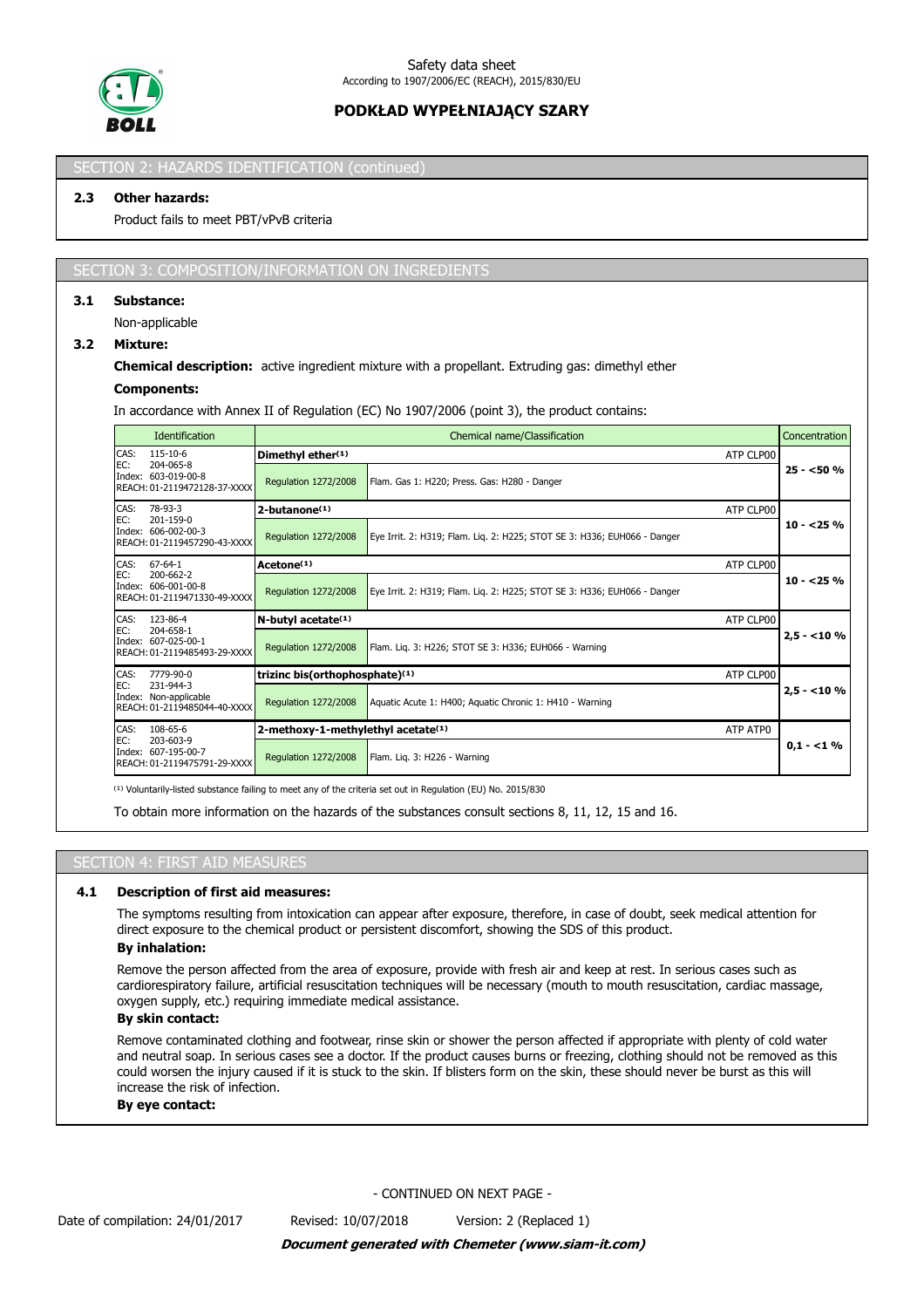

## SECTION 4: FIRST AID MEASURES (continued)

Rinse eyes thoroughly with lukewarm water for at least 15 minutes. Do not allow the person affected to rub or close their eyes. If the injured person uses contact lenses, these should be removed unless they are stuck to the eyes, in which case this could cause further damage. In all cases, after cleaning, a doctor should be consulted as quickly as possible with the SDS of the product.

#### **By ingestion/aspiration:**

In case of consumption, seek immediate medical assistance showing the SDS for the product.

#### **4.2 Most important symptoms and effects, both acute and delayed:**

Acute and delayed effects are indicated in sections 2 and 11.

#### **4.3 Indication of any immediate medical attention and special treatment needed:**

Non-applicable

#### SECTION 5: FIREFIGHTING MEASURES

#### **5.1 Extinguishing media:**

If possible use polyvalent powder fire extinguishers (ABC powder), alternatively use foam or carbon dioxide extinguishers (CO₂). IT IS RECOMMENDED NOT to use tap water as an extinguishing agent.

## **5.2 Special hazards arising from the substance or mixture:**

As a result of combustion or thermal decomposition reactive sub-products are created that can become highly toxic and, consequently, can present a serious health risk.

## **5.3 Advice for firefighters:**

Depending on the magnitude of the fire it may be necessary to use full protective clothing and self-contained breathing apparatus (SCBA). Minimum emergency facilities and equipment should be available (fire blankets, portable first aid kit,...) in accordance with Directive 89/654/EC.

#### **Additional provisions:**

Act in accordance with the Internal Emergency Plan and the Information Sheets on actions to take after an accident or other emergencies. Eliminate all sources of ignition. In case of fire, cool the storage containers and tanks for products susceptible to combustion, explosion or BLEVE as a result of high temperatures. Avoid spillage of the products used to extinguish the fire into an aqueous medium.

#### SECTION 6: ACCIDENTAL RELEASE MEASURES

#### **6.1 Personal precautions, protective equipment and emergency procedures:**

Isolate leaks provided that there is no additional risk for the people performing this task. Evacuate the area and keep out those without protection. Personal protection equipment must be used against potential contact with the spilt product (See section 8). Above all prevent the formation of any vapour-air flammable mixtures, through either ventilation or the use of an inert medium. Destroy any source of ignition. Eliminate electrostatic charges by interconnecting all the conductive surfaces on which static electricity could form, and also ensuring that all surfaces are connected to the ground.

### **6.2 Environmental precautions:**

Avoid at all cost any type of spillage into an aqueous medium. Contain the product absorbed appropriately in hermetically sealed containers. Notify the relevant authority in case of exposure to the general public or the environment.

#### **6.3 Methods and material for containment and cleaning up:**

It is recommended:

Absorb the spillage using sand or inert absorbent and move it to a safe place. Do not absorb in sawdust or other combustible absorbents. For any concern related to disposal consult section 13.

#### **6.4 Reference to other sections:**

See sections 8 and 13.

#### SECTION 7: HANDLING AND STORAGE

#### **7.1 Precautions for safe handling:**

A.- Precautions for safe manipulation

- CONTINUED ON NEXT PAGE -

Date of compilation: 24/01/2017 Revised: 10/07/2018 Version: 2 (Replaced 1)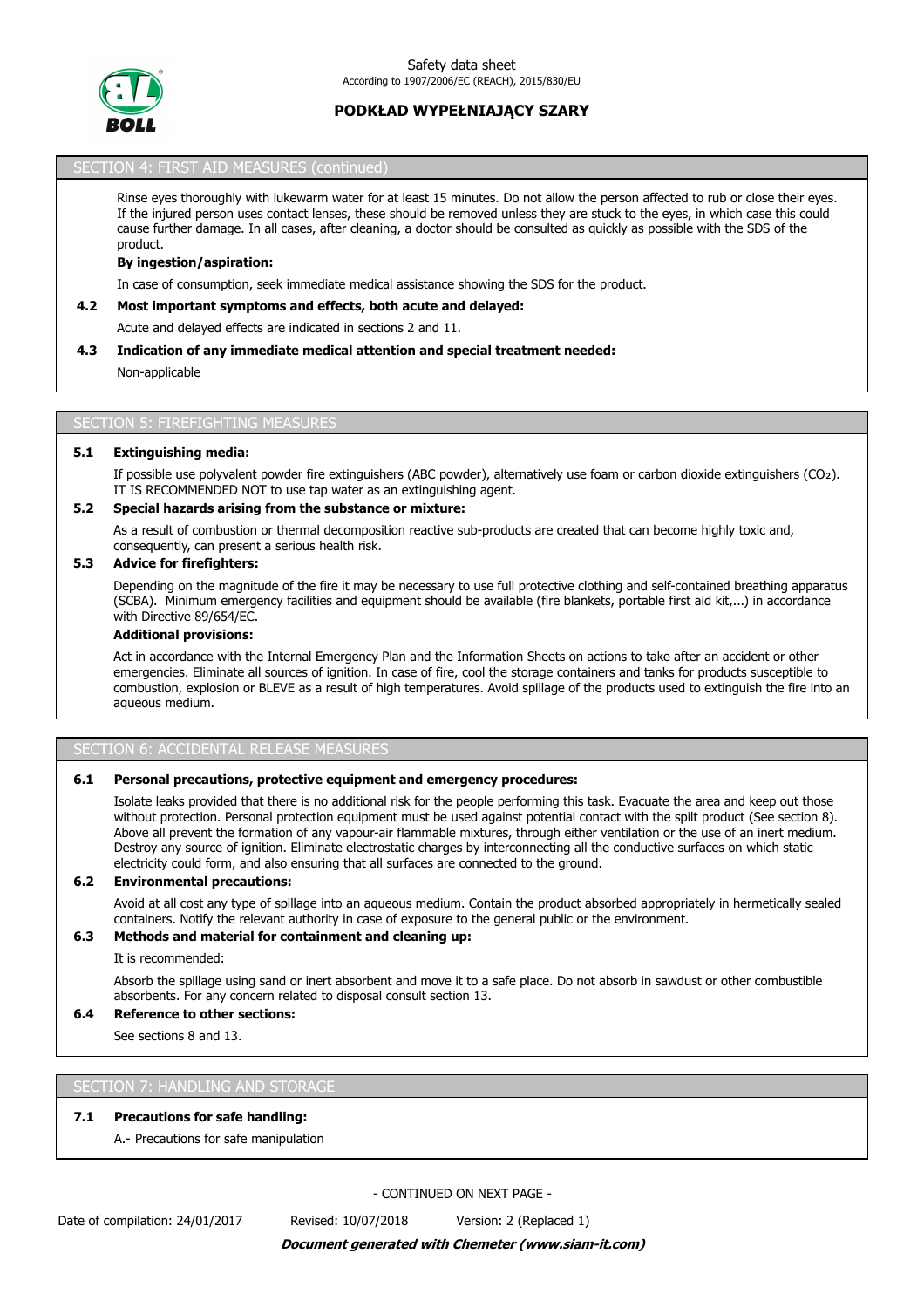

|     | SECTION 7: HANDLING AND STORAGE (continued)                                                                                                                                                                                                                                                                                                                                                                           |
|-----|-----------------------------------------------------------------------------------------------------------------------------------------------------------------------------------------------------------------------------------------------------------------------------------------------------------------------------------------------------------------------------------------------------------------------|
|     | Comply with the current legislation concerning the prevention of industrial risks. Keep containers hermetically sealed. Control<br>spills and residues, destroying them with safe methods (section 6). Avoid leakages from the container. Maintain order and<br>cleanliness where dangerous products are used.<br>B.- Technical recommendations for the prevention of fires and explosions                            |
|     | Avoid the evaporation of the product as it contains flammable substances, which could form flammable vapour/air mixtures in<br>the presence of sources of ignition. Control sources of ignition (mobile phones, sparks,) and transfer at slow speeds to avoid<br>the creation of electrostatic charges. Avoid splashes and pulverizations. Consult section 10 for conditions and materials that<br>should be avoided. |
|     | C.- Technical recommendations to prevent ergonomic and toxicological risks                                                                                                                                                                                                                                                                                                                                            |
|     | Do not eat or drink during the process, washing hands afterwards with suitable cleaning products.                                                                                                                                                                                                                                                                                                                     |
|     | D. Technical recommendations to prevent environmental risks                                                                                                                                                                                                                                                                                                                                                           |
|     | Due to the danger of this product for the environment it is recommended to use it within an area containing contamination<br>control barriers in case of spillage, as well as having absorbent material in close proximity.                                                                                                                                                                                           |
| 7.2 | Conditions for safe storage, including any incompatibilities:                                                                                                                                                                                                                                                                                                                                                         |
|     | A.- Technical measures for storage                                                                                                                                                                                                                                                                                                                                                                                    |
|     | 5 °C<br>Minimum Temp.:                                                                                                                                                                                                                                                                                                                                                                                                |
|     | 20 °C<br>Maximum Temp.:                                                                                                                                                                                                                                                                                                                                                                                               |
|     | 24 Months<br>Maximum time:                                                                                                                                                                                                                                                                                                                                                                                            |
|     | B. General conditions for storage                                                                                                                                                                                                                                                                                                                                                                                     |
|     | Avoid sources of heat, radiation, static electricity and contact with food. For additional information see subsection 10.5                                                                                                                                                                                                                                                                                            |
| 7.3 | Specific end use(s):                                                                                                                                                                                                                                                                                                                                                                                                  |
|     | Except for the instructions already specified it is not necessary to provide any special recommendation regarding the uses of this<br>product.                                                                                                                                                                                                                                                                        |

# SECTION 8: EXPOSURE CONTROLS/PERSONAL PROTECTION

# **8.1 Control parameters:**

Substances whose occupational exposure limits have to be monitored in the workplace

| <b>Identification</b>               |                     | <b>Environmental limits</b> |                        |
|-------------------------------------|---------------------|-----------------------------|------------------------|
| Dimethyl ether                      | IOELV (8h)          | 1000 ppm                    | 1920 mg/m <sup>3</sup> |
| CAS: 115-10-6<br>EC: $204-065-8$    | <b>IOELV (STEL)</b> |                             |                        |
| 2-butanone                          | IOELV (8h)          | $200$ ppm                   | 600 mg/m <sup>3</sup>  |
| CAS: 78-93-3<br>EC: 201-159-0       | <b>IOELV (STEL)</b> | 300 ppm                     | 900 mg/m $3$           |
| Acetone                             | IOELV (8h)          | 500 ppm                     | 1210 mg/m <sup>3</sup> |
| CAS: 67-64-1<br>EC: $200 - 662 - 2$ | <b>IOELV (STEL)</b> |                             |                        |
| 2-methoxy-1-methylethyl acetate     | IOELV (8h)          | 50 ppm                      | 275 mg/m <sup>3</sup>  |
| CAS: 108-65-6<br>EC: 203-603-9      | <b>IOELV (STEL)</b> | $100$ ppm                   | 550 mg/m <sup>3</sup>  |

# **DNEL (Workers):**

|                       |                   | Short exposure | Long exposure                    |                                  |                |
|-----------------------|-------------------|----------------|----------------------------------|----------------------------------|----------------|
| <b>Identification</b> |                   | Systemic       | Local                            | Systemic                         | Local          |
| Dimethyl ether        | Oral              | Non-applicable | Non-applicable                   | Non-applicable                   | Non-applicable |
| CAS: 115-10-6         | Dermal            | Non-applicable | Non-applicable                   | Non-applicable                   | Non-applicable |
| EC: 204-065-8         | <b>Inhalation</b> | Non-applicable | Non-applicable                   | 1879 - 1909<br>mq/m <sup>3</sup> | Non-applicable |
| 2-butanone            | Oral              | Non-applicable | Non-applicable                   | Non-applicable                   | Non-applicable |
| CAS: 78-93-3          | Dermal            | Non-applicable | Non-applicable                   | 1146 - 1176<br>mg/kg             | Non-applicable |
| EC: 201-159-0         | <b>Inhalation</b> | Non-applicable | Non-applicable                   | $585 - 615$ mg/m <sup>3</sup>    | Non-applicable |
| Acetone               | Oral              | Non-applicable | Non-applicable                   | Non-applicable                   | Non-applicable |
| CAS: 67-64-1          | Dermal            | Non-applicable | Non-applicable                   | 171 - 201 mg/kg                  | Non-applicable |
| EC: 200-662-2         | <b>Inhalation</b> | Non-applicable | 2405 - 2435<br>mg/m <sup>3</sup> | 1195 - 1225<br>mg/m <sup>3</sup> | Non-applicable |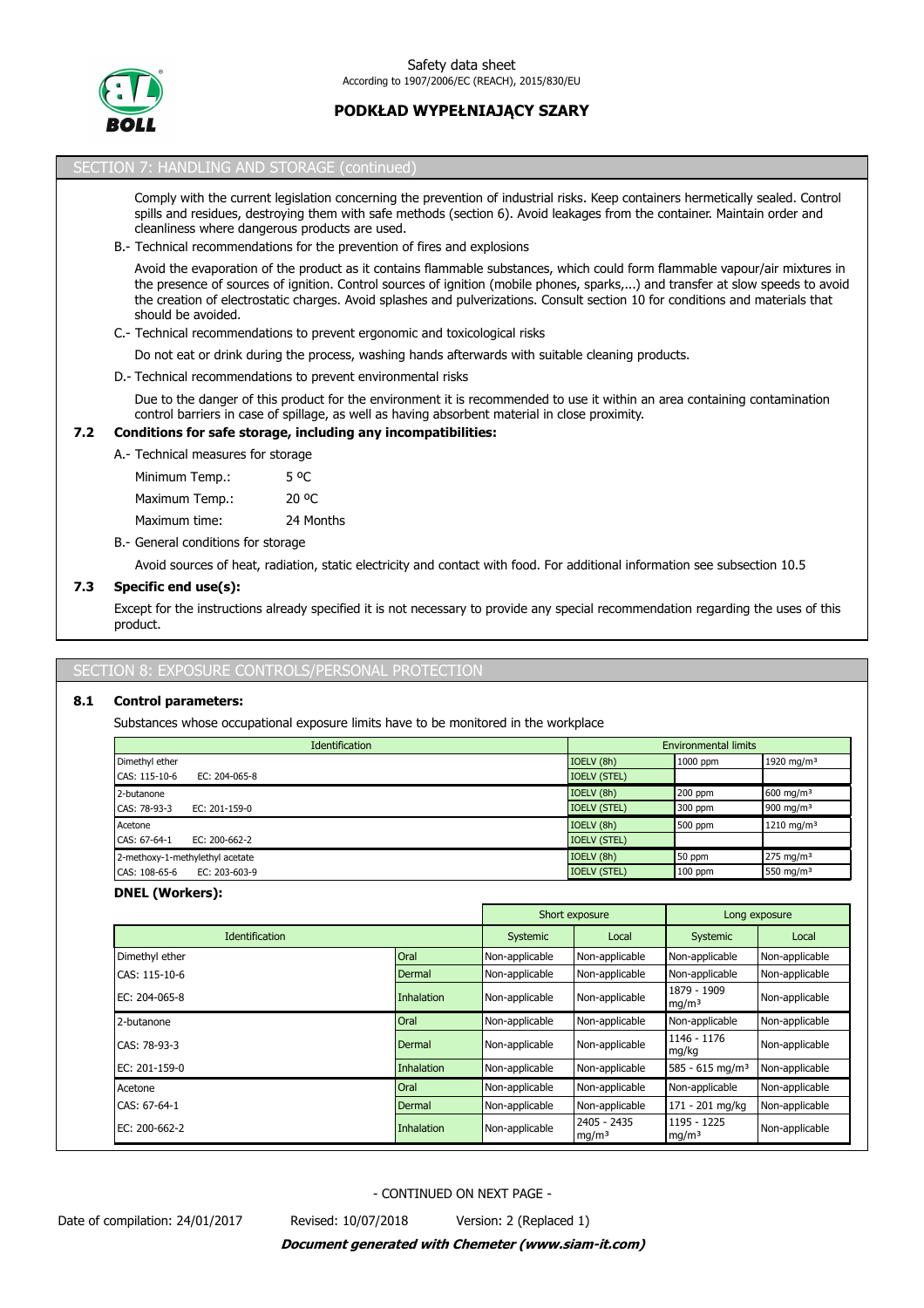

## SECTION 8: EXPOSURE CONTROLS/PERSONAL PROTECTION (continued)

|                                 |             |                             | Short exposure              |                               | Long exposure               |
|---------------------------------|-------------|-----------------------------|-----------------------------|-------------------------------|-----------------------------|
| <b>Identification</b>           |             | Systemic                    | Local                       | Systemic                      | Local                       |
| N-butyl acetate                 | Oral        | Non-applicable              | Non-applicable              | Non-applicable                | Non-applicable              |
| CAS: 123-86-4                   | Dermal      | Non-applicable              | Non-applicable              | Non-applicable                | Non-applicable              |
| EC: 204-658-1                   | Inhalation  | 945 - 975 mg/m <sup>3</sup> | 945 - 975 mg/m <sup>3</sup> | 465 - 495 mg/m <sup>3</sup>   | 465 - 495 mg/m <sup>3</sup> |
| trizinc bis(orthophosphate)     | <b>Oral</b> | Non-applicable              | Non-applicable              | Non-applicable                | Non-applicable              |
| CAS: 7779-90-0                  | Dermal      | Non-applicable              | Non-applicable              | 68 - 98 mg/kg                 | Non-applicable              |
| EC: 231-944-3                   | Inhalation  | Non-applicable              | Non-applicable              | $-10 - 20$ mg/m <sup>3</sup>  | Non-applicable              |
| 2-methoxy-1-methylethyl acetate | Oral        | Non-applicable              | Non-applicable              | Non-applicable                | Non-applicable              |
| CAS: 108-65-6                   | Dermal      | Non-applicable              | Non-applicable              | $138,5 - 168,5$<br>mg/kg      | Non-applicable              |
| EC: 203-603-9                   | Inhalation  | Non-applicable              | Non-applicable              | $260 - 290$ ma/m <sup>3</sup> | Non-applicable              |

# **DNEL (General population):**

|                                 |                   |                                    | Short exposure                     | Long exposure                       |                                     |
|---------------------------------|-------------------|------------------------------------|------------------------------------|-------------------------------------|-------------------------------------|
| Identification                  |                   | Systemic                           | Local                              | Systemic                            | Local                               |
| Dimethyl ether                  | Oral              | Non-applicable                     | Non-applicable                     | Non-applicable                      | Non-applicable                      |
| CAS: 115-10-6                   | Dermal            | Non-applicable                     | Non-applicable                     | Non-applicable                      | Non-applicable                      |
| EC: 204-065-8                   | <b>Inhalation</b> | Non-applicable                     | Non-applicable                     | 456 - 486 mg/m <sup>3</sup>         | Non-applicable                      |
| 2-butanone                      | Oral              | Non-applicable                     | Non-applicable                     | 16 - 46 mg/kg                       | Non-applicable                      |
| CAS: 78-93-3                    | Dermal            | Non-applicable                     | Non-applicable                     | 397 - 427 mg/kg                     | Non-applicable                      |
| EC: 201-159-0                   | <b>Inhalation</b> | Non-applicable                     | Non-applicable                     | $91 - 121$ mg/m <sup>3</sup>        | Non-applicable                      |
| Acetone                         | Oral              | Non-applicable                     | Non-applicable                     | 47 - 77 mg/kg                       | Non-applicable                      |
| CAS: 67-64-1                    | Dermal            | Non-applicable                     | Non-applicable                     | 47 - 77 mg/kg                       | Non-applicable                      |
| EC: 200-662-2                   | <b>Inhalation</b> | Non-applicable                     | Non-applicable                     | $185 - 215$ mg/m <sup>3</sup>       | Non-applicable                      |
| N-butyl acetate                 | Oral              | Non-applicable                     | Non-applicable                     | Non-applicable                      | Non-applicable                      |
| CAS: 123-86-4                   | Dermal            | Non-applicable                     | Non-applicable                     | Non-applicable                      | Non-applicable                      |
| EC: 204-658-1                   | <b>Inhalation</b> | 844.7 - 874.7<br>mg/m <sup>3</sup> | 844.7 - 874.7<br>mg/m <sup>3</sup> | 87.34 - 117.34<br>mg/m <sup>3</sup> | 87.34 - 117.34<br>mg/m <sup>3</sup> |
| trizinc bis(orthophosphate)     | Oral              | Non-applicable                     | Non-applicable                     | $-14,17 - 15,83$<br>mg/kg           | Non-applicable                      |
| CAS: 7779-90-0                  | Dermal            | Non-applicable                     | Non-applicable                     | 68 - 98 mg/kg                       | Non-applicable                      |
| EC: 231-944-3                   | Inhalation        | Non-applicable                     | Non-applicable                     | $-12,5 - 17,5$<br>mg/m <sup>3</sup> | Non-applicable                      |
| 2-methoxy-1-methylethyl acetate | Oral              | Non-applicable                     | Non-applicable                     | $-13,33 - 16,67$<br>mg/kg           | Non-applicable                      |
| CAS: 108-65-6                   | <b>Dermal</b>     | Non-applicable                     | Non-applicable                     | 39,8 - 69,8 mg/kg                   | Non-applicable                      |
| EC: 203-603-9                   | Inhalation        | Non-applicable                     | Non-applicable                     | $18 - 48$ mg/m <sup>3</sup>         | Non-applicable                      |

**PNEC:**

| Identification |                     |                           |                                            |                        |
|----------------|---------------------|---------------------------|--------------------------------------------|------------------------|
| Dimethyl ether | <b>STP</b>          | 145 - 175 mg/L            | <b>Fresh water</b>                         | $-14,85 - 15,16$ mg/L  |
| CAS: 115-10-6  | Soil                | $-14,96 - 15,05$<br>mg/kg | Marine water                               | $-14,98 - 15,02$ mg/L  |
| EC: 204-065-8  | <b>Intermittent</b> |                           | -13,45 - 16,55 mg/L Sediment (Fresh water) | $-14,32 - 15,68$ mg/kg |
|                | Oral                | Non-applicable            | Sediment (Marine water)                    | $-14,93 - 15,07$ mg/kg |
| 2-butanone     | <b>STP</b>          | 694 - 724 mg/L            | <b>Fresh water</b>                         | 40,8 - 70,8 mg/L       |
| CAS: 78-93-3   | Soil                | 7,5 - 37,5 mg/kg          | Marine water                               | 40,8 - 70,8 mg/L       |
| EC: 201-159-0  | <b>Intermittent</b> | 40,8 - 70,8 mg/L          | Sediment (Fresh water)                     | 269,74 - 299,74 mg/kg  |
|                | Oral                | 985 - 1015 g/kg           | Sediment (Marine water)                    | 269,7 - 299,7 mg/kg    |
| Acetone        | <b>STP</b>          | 85 - 115 mg/L             | <b>Fresh water</b>                         | $-4,4 - 25,6$ mg/L     |
| CAS: 67-64-1   | Soil                | 14,5 - 44,5 mg/kg         | Marine water                               | $-13,94 - 16,06$ mg/L  |
| EC: 200-662-2  | <b>Intermittent</b> | $6 - 36$ mg/L             | Sediment (Fresh water)                     | 15,4 - 45,4 mg/kg      |
|                | Oral                | Non-applicable            | Sediment (Marine water)                    | $-11,96 - 18,04$ mg/kg |

- CONTINUED ON NEXT PAGE -

Date of compilation: 24/01/2017 Revised: 10/07/2018 Version: 2 (Replaced 1)

*Document generated with Chemeter (www.siam-it.com)*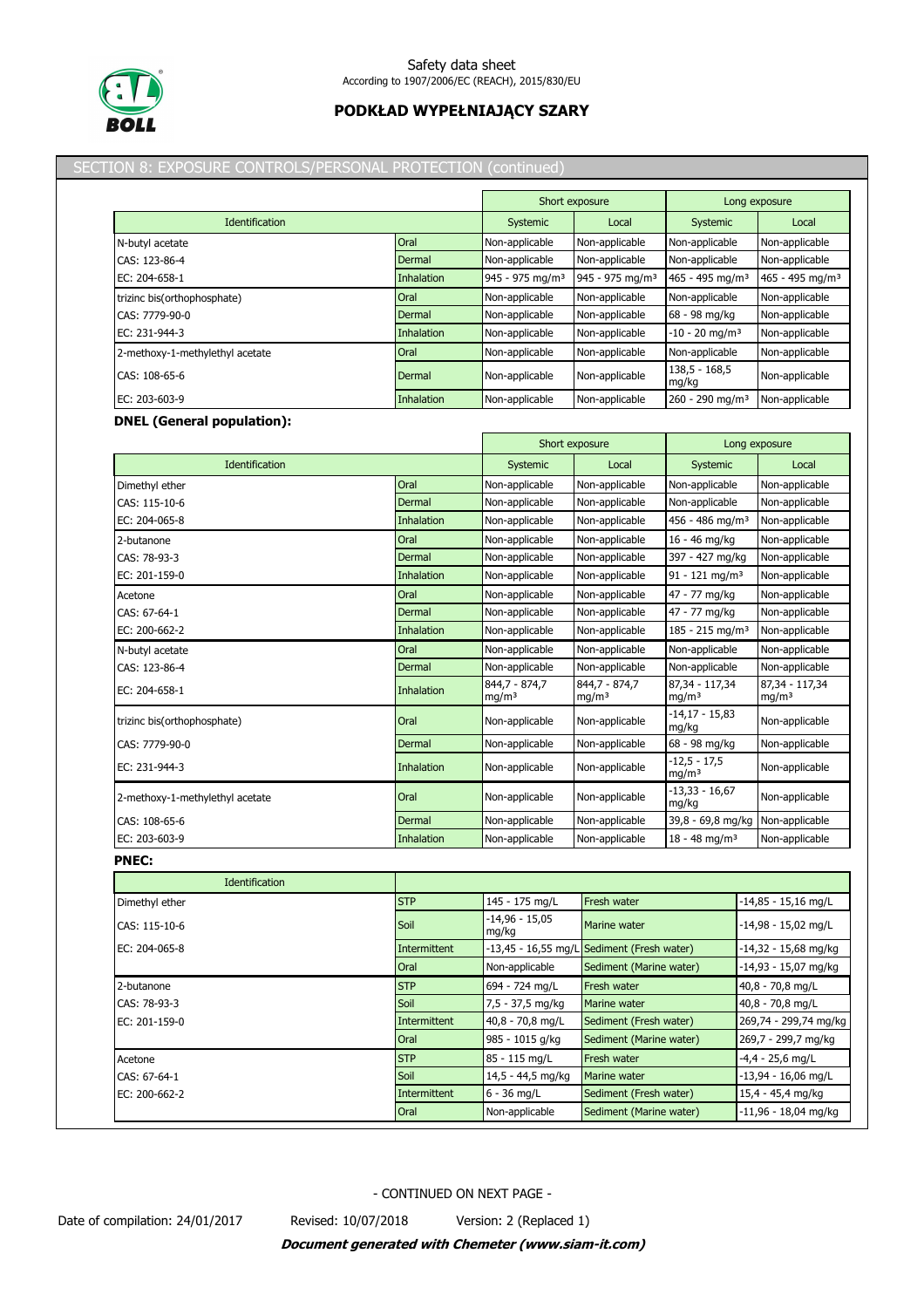

#### SECTION 8: EXPOSURE CONTROLS/PERSONAL PROTECTION (continued)

| <b>Identification</b>           |              |                           |                                            |                        |
|---------------------------------|--------------|---------------------------|--------------------------------------------|------------------------|
| N-butyl acetate                 | <b>STP</b>   | 20,6 - 50,6 mg/L          | Fresh water                                | $-14,82 - 15,18$ mg/L  |
| CAS: 123-86-4                   | Soil         | $-14,91 - 15,09$<br>mg/kg | Marine water                               | $-14,98 - 15,02$ mg/L  |
| EC: 204-658-1                   | Intermittent |                           | -14,64 - 15,36 mg/L Sediment (Fresh water) | $-14,02 - 15,98$ mg/kg |
|                                 | Oral         | Non-applicable            | Sediment (Marine water)                    | $-14.9 - 15.1$ mg/kg   |
| trizinc bis(orthophosphate)     | <b>STP</b>   | $-14,9 - 15,1$ mg/L       | <b>Fresh water</b>                         | $-14,98 - 15,02$ mg/L  |
| CAS: 7779-90-0                  | Soil         | 20,6 - 50,6 mg/kg         | Marine water                               | $-14,99 - 15,01$ mg/L  |
| EC: 231-944-3                   | Intermittent | Non-applicable            | Sediment (Fresh water)                     | 102,8 - 132,8 mg/kg    |
|                                 | Oral         | Non-applicable            | Sediment (Marine water)                    | 41,5 - 71,5 mg/kg      |
| 2-methoxy-1-methylethyl acetate | <b>STP</b>   | 85 - 115 mg/L             | <b>Fresh water</b>                         | $-14,37 - 15,64$ mg/L  |
| CAS: 108-65-6                   | Soil         | $-14,71 - 15,29$<br>mg/kg | Marine water                               | $-14,94 - 15,06$ mg/L  |
| EC: 203-603-9                   | Intermittent | $-8,65 - 21,35$ mg/L      | Sediment (Fresh water)                     | $-11,71 - 18,29$ mg/kg |
|                                 | Oral         | Non-applicable            | Sediment (Marine water)                    | $-14,67 - 15,33$ mg/kg |

#### **8.2 Exposure controls:**

A.- General security and hygiene measures in the work place

As a preventative measure it is recommended to use basic Personal Protective Equipment, with the corresponding <<CE marking>> in accordance with Directive 89/686/EC. For more information on Personal Protective Equipment (storage, use, cleaning, maintenance, class of protection,…) consult the information leaflet provided by the manufacturer. For more information see subsection 7.1.

All information contained herein is a recommendation which needs some specification from the labour risk prevention services as it is not known whether the company has additional measures at its disposal.

B.- Respiratory protection

| Pictogram                                                   | <b>PPE</b>                           | Labelling      | <b>CEN Standard</b> | Remarks                                                                                                                                                                       |
|-------------------------------------------------------------|--------------------------------------|----------------|---------------------|-------------------------------------------------------------------------------------------------------------------------------------------------------------------------------|
| <b>READ</b><br>Mandatory<br>respiratory tract<br>protection | Filter mask for gases and<br>vapours | <b>CAT III</b> | EN 405:2001+A1:2009 | Replace when there is a taste or smell of the<br>contaminant inside the face mask. If the<br>contaminant comes with warnings it is<br>recommended to use isolation equipment. |

#### C.- Specific protection for the hands

| Pictogram                                             | <b>PPE</b>                                   | Labelling      | <b>CEN Standard</b>                                           | Remarks                                                                                                                                                                                                        |
|-------------------------------------------------------|----------------------------------------------|----------------|---------------------------------------------------------------|----------------------------------------------------------------------------------------------------------------------------------------------------------------------------------------------------------------|
| <b>M</b> <sub>2</sub><br>Mandatory hand<br>protection | NON-disposable chemical<br>protective gloves | <b>CAT III</b> | EN 374-1:2003<br>EN 374-3:2003/AC:2006<br>EN 420:2003+A1:2009 | The Breakthrough Time indicated by the<br>manufacturer must exceed the period during which<br>the product is being used. Do not use protective<br>creams after the product has come into contact<br>with skin. |

"As the product is a mixture of several substances, the resistance of the glove material can not be predicted in advance with total reliability and has therefore to be checked prior to the application"

### D.- Ocular and facial protection

| Pictogram                                 | <b>PPE</b>  | Labelling     | <b>CEN Standard</b>                                           | <b>Remarks</b>                                                                                                                  |
|-------------------------------------------|-------------|---------------|---------------------------------------------------------------|---------------------------------------------------------------------------------------------------------------------------------|
| <b>AV</b><br>Mandatory face<br>protection | Face shield | <b>CAT II</b> | EN 166:2001<br>EN 167:2001<br>EN 168:2001<br>EN ISO 4007:2012 | Clean daily and disinfect periodically according to<br>the manufacturer's instructions. Use if there is a<br>risk of splashing. |

E.- Body protection

| Pictogram                                          | <b>PPE</b>                                                                                                   | Labelling      | <b>CEN Standard</b>                                                                                                                                   | <b>Remarks</b>                                                                                 |
|----------------------------------------------------|--------------------------------------------------------------------------------------------------------------|----------------|-------------------------------------------------------------------------------------------------------------------------------------------------------|------------------------------------------------------------------------------------------------|
| $\Lambda$<br>Mandatory complete<br>body protection | Disposable clothing for<br>protection against chemical<br>risks, with antistatic and<br>fireproof properties | <b>CAT III</b> | EN 1149-1,2,3<br>EN 13034:2005+A1:2009<br>EN ISO 13982-<br>1:2004/A1:2010<br>EN ISO 6529:2001<br>EN ISO 6530:2005<br>EN ISO 13688:2013<br>EN 464:1994 | For professional use only. Clean periodically<br>according to the manufacturer's instructions. |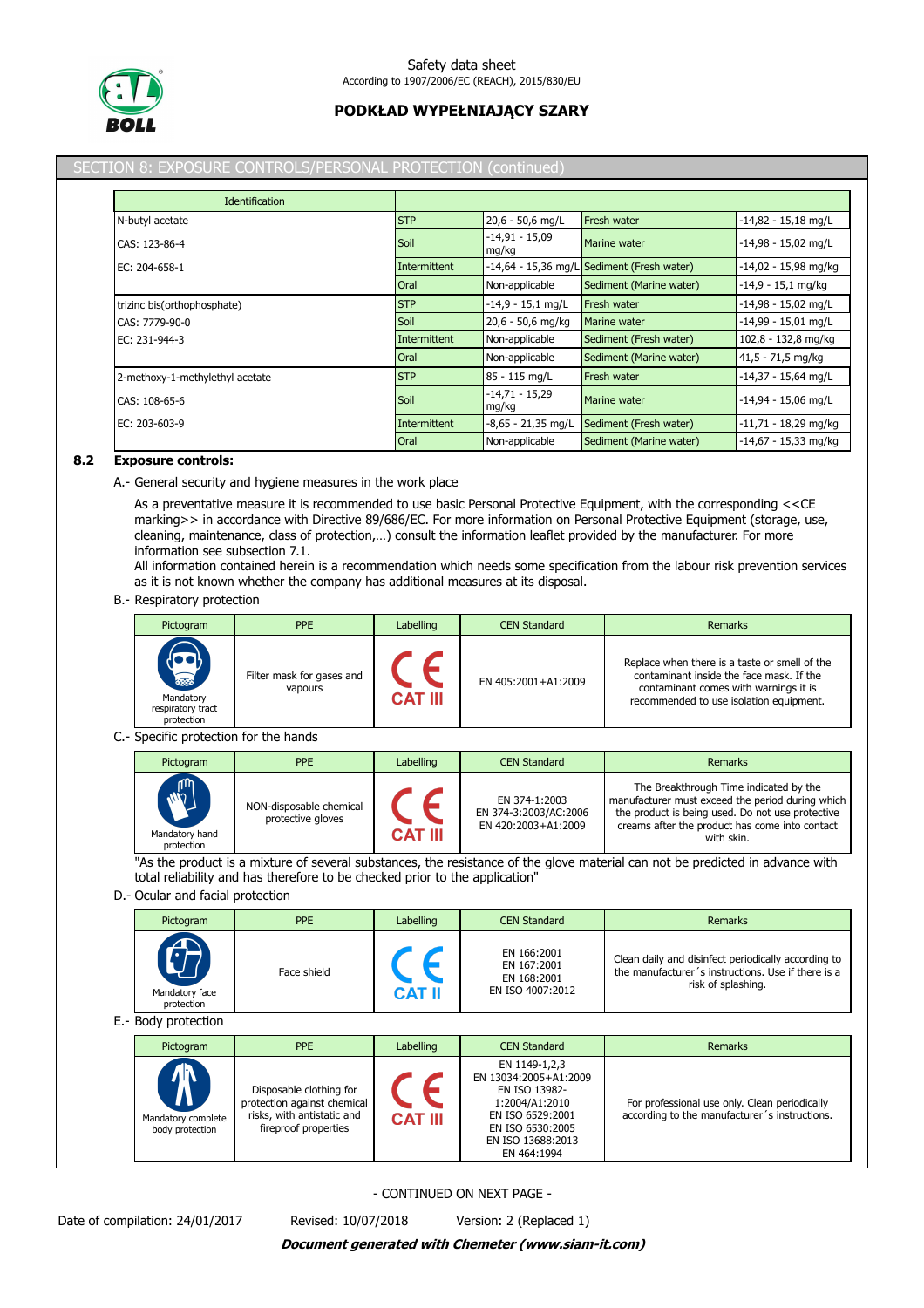

|     | SECTION 8: EXPOSURE CONTROLS/PERSONAL PROTECTION (continued)                         |                                                                                                                                                                                                                                |                                      |                                  |                               |  |  |
|-----|--------------------------------------------------------------------------------------|--------------------------------------------------------------------------------------------------------------------------------------------------------------------------------------------------------------------------------|--------------------------------------|----------------------------------|-------------------------------|--|--|
|     | F.- Additional emergency measures                                                    |                                                                                                                                                                                                                                |                                      |                                  |                               |  |  |
|     | <b>Emergency measure</b>                                                             | <b>Standards</b>                                                                                                                                                                                                               |                                      | Emergency measure                | <b>Standards</b>              |  |  |
|     | Emergency shower                                                                     | <b>ANSI Z358-1</b><br>ISO 3864-1:2002                                                                                                                                                                                          |                                      | $\bigcirc$ +<br>Eyewash stations | DIN 12 899<br>ISO 3864-1:2002 |  |  |
|     | <b>Environmental exposure controls:</b>                                              |                                                                                                                                                                                                                                |                                      |                                  |                               |  |  |
|     | <b>Volatile organic compounds:</b>                                                   | In accordance with the community legislation for the protection of the environment it is recommended to avoid environmental<br>spillage of both the product and its container. For additional information see subsection 7.1.D |                                      |                                  |                               |  |  |
|     | With regard to Directive 2010/75/EU, this product has the following characteristics: |                                                                                                                                                                                                                                |                                      |                                  |                               |  |  |
|     | V.O.C. (Supply):                                                                     | 90,1 % weight                                                                                                                                                                                                                  |                                      |                                  |                               |  |  |
|     | V.O.C. density at 20 °C:                                                             | 640,8 kg/m <sup>3</sup> (640,8 g/L)                                                                                                                                                                                            |                                      |                                  |                               |  |  |
|     | Average carbon number:                                                               | 4,03                                                                                                                                                                                                                           |                                      |                                  |                               |  |  |
|     | Average molecular weight:                                                            | 76,24 g/mol                                                                                                                                                                                                                    |                                      |                                  |                               |  |  |
|     |                                                                                      |                                                                                                                                                                                                                                |                                      |                                  |                               |  |  |
|     | SECTION 9: PHYSICAL AND CHEMICAL PROPERTIES                                          |                                                                                                                                                                                                                                |                                      |                                  |                               |  |  |
| 9.1 | Information on basic physical and chemical properties:                               |                                                                                                                                                                                                                                |                                      |                                  |                               |  |  |
|     | For complete information see the product datasheet.                                  |                                                                                                                                                                                                                                |                                      |                                  |                               |  |  |
|     | Appearance:                                                                          |                                                                                                                                                                                                                                |                                      |                                  |                               |  |  |
|     | Physical state at 20 °C:                                                             |                                                                                                                                                                                                                                | Liquid                               |                                  |                               |  |  |
|     | Appearance:                                                                          |                                                                                                                                                                                                                                | Fluid                                |                                  |                               |  |  |
|     | Colour:                                                                              |                                                                                                                                                                                                                                | Grey                                 |                                  |                               |  |  |
|     | Odour:                                                                               |                                                                                                                                                                                                                                | Characteristic                       |                                  |                               |  |  |
|     | Odour threshold:                                                                     |                                                                                                                                                                                                                                |                                      | Non-applicable *                 |                               |  |  |
|     | <b>Volatility:</b>                                                                   |                                                                                                                                                                                                                                |                                      |                                  |                               |  |  |
|     | Boiling point at atmospheric pressure:<br>Vapour pressure at 20 °C:                  |                                                                                                                                                                                                                                | $-24$ °C<br>520000 Pa                |                                  |                               |  |  |
|     |                                                                                      |                                                                                                                                                                                                                                |                                      |                                  |                               |  |  |
|     | Vapour pressure at 50 °C:                                                            |                                                                                                                                                                                                                                | Non-applicable *                     |                                  |                               |  |  |
|     | Evaporation rate at 20 °C:                                                           |                                                                                                                                                                                                                                | Non-applicable *                     |                                  |                               |  |  |
|     | <b>Product description:</b>                                                          |                                                                                                                                                                                                                                |                                      |                                  |                               |  |  |
|     | Density at 20 °C:                                                                    |                                                                                                                                                                                                                                | 858 kg/m <sup>3</sup>                |                                  |                               |  |  |
|     | Relative density at 20 °C:                                                           |                                                                                                                                                                                                                                | 0,858                                |                                  |                               |  |  |
|     | Dynamic viscosity at 20 °C:                                                          |                                                                                                                                                                                                                                | Non-applicable *                     |                                  |                               |  |  |
|     | Kinematic viscosity at 20 °C:                                                        |                                                                                                                                                                                                                                | Non-applicable *                     |                                  |                               |  |  |
|     | Kinematic viscosity at 40 °C:                                                        |                                                                                                                                                                                                                                | Non-applicable *                     |                                  |                               |  |  |
|     | Concentration:                                                                       |                                                                                                                                                                                                                                | Non-applicable *<br>Non-applicable * |                                  |                               |  |  |
|     | pH:                                                                                  |                                                                                                                                                                                                                                |                                      |                                  |                               |  |  |
|     | Vapour density at 20 °C:                                                             |                                                                                                                                                                                                                                | Non-applicable *                     |                                  |                               |  |  |
|     | Partition coefficient n-octanol/water 20 °C:                                         |                                                                                                                                                                                                                                | Non-applicable *                     |                                  |                               |  |  |
|     | Solubility in water at 20 °C:                                                        |                                                                                                                                                                                                                                | Non-applicable *                     |                                  |                               |  |  |
|     | Solubility properties:                                                               |                                                                                                                                                                                                                                | Insoluble in water                   |                                  |                               |  |  |
|     | Decomposition temperature:                                                           |                                                                                                                                                                                                                                | Non-applicable *                     |                                  |                               |  |  |

Melting point/freezing point: Non-applicable \* \*Not relevant due to the nature of the product, not providing information property of its hazards.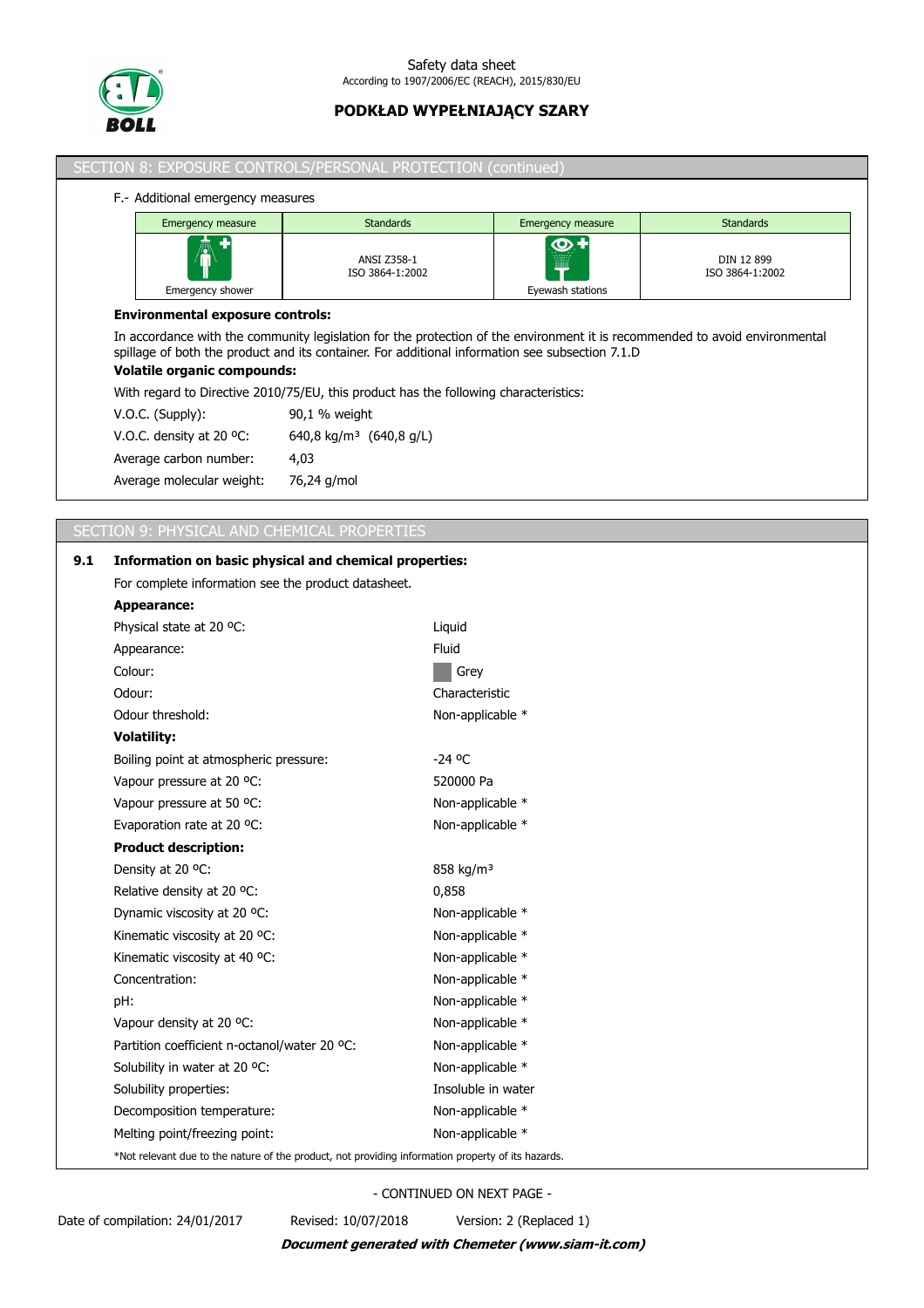

|     | SECTION 9: PHYSICAL AND CHEMICAL PROPERTIES (continued)                                            |                  |
|-----|----------------------------------------------------------------------------------------------------|------------------|
|     | Explosive properties:                                                                              | Non-applicable * |
|     | Oxidising properties:                                                                              | Non-applicable * |
|     | <b>Flammability:</b>                                                                               |                  |
|     | Flash Point:                                                                                       | -42 °C           |
|     | Flammability (solid, gas):                                                                         | Non-applicable * |
|     | Autoignition temperature:                                                                          | 235 °C           |
|     | Lower flammability limit:                                                                          | 1,8 % Volume     |
|     | Upper flammability limit:                                                                          | 18,6 % Volume    |
|     | <b>Explosive:</b>                                                                                  |                  |
|     | Lower explosive limit:                                                                             | Non-applicable * |
|     | Upper explosive limit:                                                                             | Non-applicable * |
| 9.2 | <b>Other information:</b>                                                                          |                  |
|     | Surface tension at 20 °C:                                                                          | Non-applicable * |
|     | Refraction index:                                                                                  | Non-applicable * |
|     | *Not relevant due to the nature of the product, not providing information property of its hazards. |                  |

# SECTION 10: STABILITY AND REACTIVITY

#### **10.1 Reactivity:**

No hazardous reactions are expected because the product is stable under recommended storage conditions. See section 7.

#### **10.2 Chemical stability:**

Chemically stable under the conditions of storage, handling and use.

#### **10.3 Possibility of hazardous reactions:**

Under the specified conditions, hazardous reactions that lead to excessive temperatures or pressure are not expected.

#### **10.4 Conditions to avoid:**

Applicable for handling and storage at room temperature:

| Shock and friction  | Contact with air    | Increase in temperature                   | Sunliaht               | .<br>Humidity  |
|---------------------|---------------------|-------------------------------------------|------------------------|----------------|
| Not<br>: applicable | Not<br>* applicable | Risk<br>combustion <sup>.</sup><br>$\sim$ | direct impact<br>Avoia | Not applicable |
|                     |                     |                                           |                        |                |

#### **10.5 Incompatible materials:**

| Acids                      | Water          | Combustive materials         | Combustible materials          | <b>Others</b>                         |
|----------------------------|----------------|------------------------------|--------------------------------|---------------------------------------|
| ı acids<br>Avoid<br>strono | Not applicable | impact<br>u direct.<br>Avoic | <sup>.</sup> applicable<br>Not | Avoid alkalis o<br>bases<br>or strona |

#### **10.6 Hazardous decomposition products:**

See subsection 10.3, 10.4 and 10.5 to find out the specific decomposition products. Depending on the decomposition conditions, complex mixtures of chemical substances can be released: carbon dioxide (CO2), carbon monoxide and other organic compounds.

#### SECTION 11: TOXICOLOGICAL INFORMATION

## **11.1 Information on toxicological effects:**

The experimental information related to the toxicological properties of the product itself is not available

Contains glycols. It is recommended not to breathe the vapours for prolonged periods of time due to the possibility of effects that are hazardous to the health .

#### **Dangerous health implications:**

In case of exposure that is repetitive, prolonged or at concentrations higher than the recommended occupational exposure limits, adverse effects on health may result, depending on the means of exposure:

A- Ingestion (acute effect):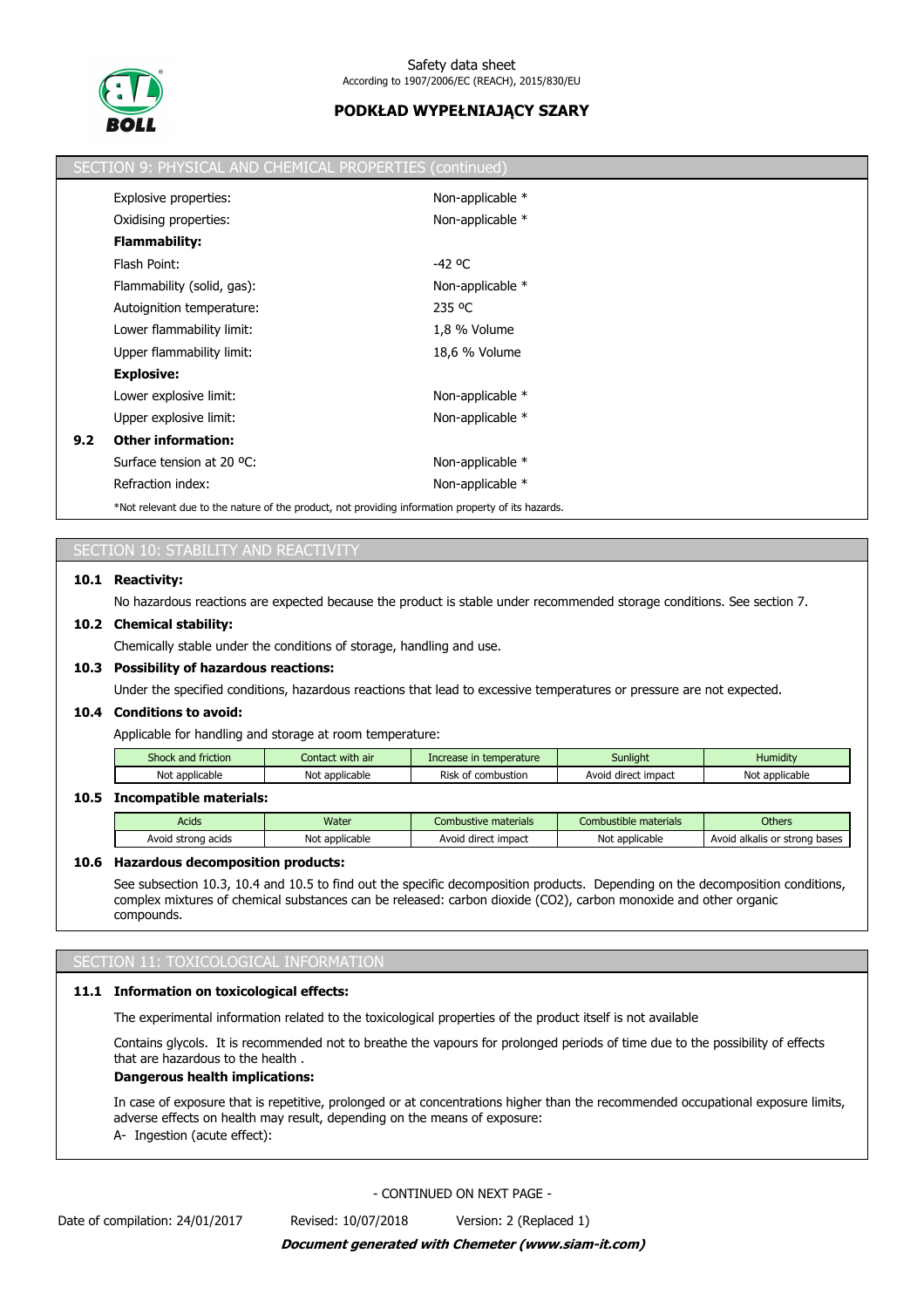

## SECTION 11: TOXICOLOGICAL INFORMATION (continued)

- Acute toxicity : Based on available data, the classification criteria are not met, as it does not contain substances classified as dangerous for consumption. For more information see section 3.
- Corrosivity/Irritability: Based on available data, the classification criteria are not met, as it does not contain substances classified as dangerous for this effect. For more information see section 3.
- B- Inhalation (acute effect):
	- Acute toxicity : Based on available data, the classification criteria are not met, as it does not contain substances classified as dangerous for inhalation. For more information see section 3.
	- Corrosivity/Irritability: Based on available data, the classification criteria are not met, as it does not contain substances classified as dangerous for this effect. For more information see section 3.
- C- Contact with the skin and the eyes (acute effect):
	- Contact with the skin: Based on available data, the classification criteria are not met, as it does not contain substances classified as dangerous for skin contact. For more information see section 3.
	- Contact with the eyes: Produces eye damage after contact.
- D- CMR effects (carcinogenicity, mutagenicity and toxicity to reproduction):
	- Carcinogenicity: Based on available data, the classification criteria are not met, as it does not contain substances classified as dangerous for the effects mentioned. For more information see section 3. IARC: Non-applicable
	- Mutagenicity: Based on available data, the classification criteria are not met, as it does not contain substances classified as dangerous for this effect. For more information see section 3.
	- Reproductive toxicity: Based on available data, the classification criteria are not met, as it does not contain substances classified as dangerous for this effect. For more information see section 3.
- E- Sensitizing effects:
	- Respiratory: Based on available data, the classification criteria are not met, as it does not contain substances classified as dangerous with sensitising effects. For more information see section 3.
	- Cutaneous: Based on available data, the classification criteria are not met, as it does not contain substances classified as dangerous for this effect. For more information see section 3.
- F- Specific target organ toxicity (STOT) single exposure:

Exposure in high concentration can interfere with the central nervous system causing headache, dizziness, vertigo, nausea, vomiting, confusion, and in serious cases, loss of consciousness.

- G- Specific target organ toxicity (STOT)-repeated exposure:
	- Specific target organ toxicity (STOT)-repeated exposure: Based on available data, the classification criteria are not met, as
	- it does not contain substances classified as dangerous for this effect. For more information see section 3.
	- Skin: Repeated exposure may cause skin dryness or cracking
- H- Aspiration hazard:

Based on available data, the classification criteria are not met, as it does not contain substances classified as dangerous for this effect. For more information see section 3.

# **Other information:**

Non-applicable

#### **Specific toxicology information on the substances:**

| Identification  | Acute toxicity  |                  | Genus  |
|-----------------|-----------------|------------------|--------|
| Dimethyl ether  | LD50 oral       | >2000 mg/kg      |        |
| CAS: 115-10-6   | LD50 dermal     | >2000 mg/kg      |        |
| EC: 204-065-8   | LC50 inhalation | 308,5 mg/L (4 h) | Rat    |
| 2-butanone      | LD50 oral       | 4000 mg/kg       | Rat    |
| CAS: 78-93-3    | LD50 dermal     | 6400 mg/kg       | Rabbit |
| EC: 201-159-0   | LC50 inhalation | 23,5 mg/L (4 h)  | Rat    |
| Acetone         | LD50 oral       | 5800 mg/kg       | Rat    |
| CAS: 67-64-1    | LD50 dermal     | 7426 mg/kg       | Rabbit |
| EC: 200-662-2   | LC50 inhalation | 76 mg/L (4 h)    | Rat    |
| N-butyl acetate | LD50 oral       | 12789 mg/kg      | Rat    |
| CAS: 123-86-4   | LD50 dermal     | 14112 mg/kg      | Rabbit |
| EC: 204-658-1   | LC50 inhalation | 23,4 mg/L (4 h)  | Rat    |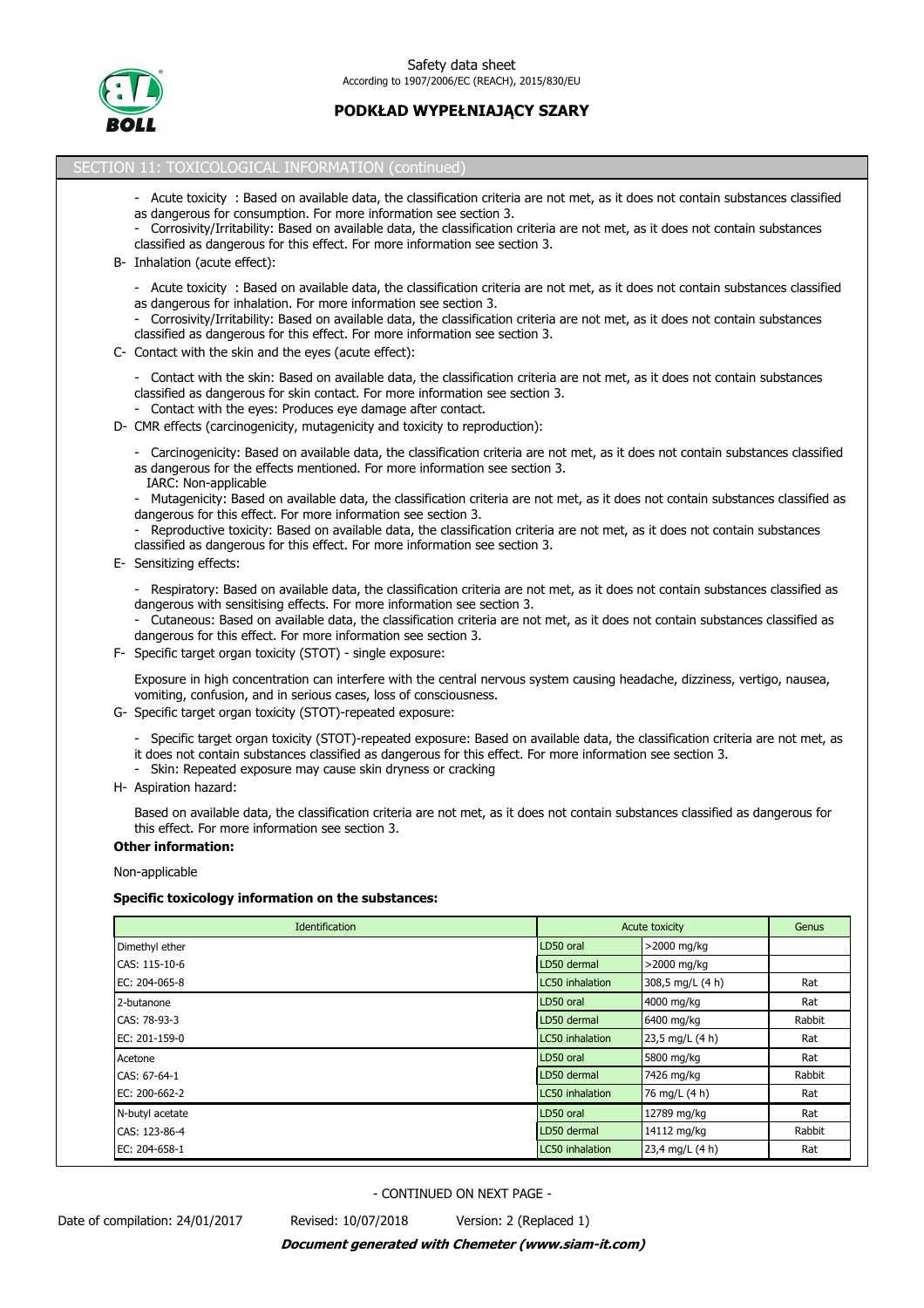

# SECTION 11: TOXICOLOGICAL INFORMATION (continued)

| <b>Identification</b>           |                 | Acute toxicity  | Genus |
|---------------------------------|-----------------|-----------------|-------|
| trizinc bis(orthophosphate)     | LD50 oral       | >2000 mg/kg     |       |
| CAS: 7779-90-0                  | LD50 dermal     | >2000 mg/kg     |       |
| EC: 231-944-3                   | LC50 inhalation | $>5$ mg/L (4 h) |       |
| 2-methoxy-1-methylethyl acetate | LD50 oral       | 8532 mg/kg      | Rat   |
| CAS: 108-65-6                   | LD50 dermal     | 5100 mg/kg      | Rat   |
| $EC: 203-603-9$                 | LC50 inhalation | 30 mg/L (4 h)   | Rat   |

# SECTION 12: ECOLOGICAL INFORMATION

The experimental information related to the eco-toxicological properties of the product itself is not available

## **12.1 Toxicity:**

| <b>Identification</b>           |             | <b>Acute toxicity</b> | <b>Species</b>          | Genus      |
|---------------------------------|-------------|-----------------------|-------------------------|------------|
| 2-butanone                      | <b>LC50</b> | 3220 mg/L (96 h)      | Pimephales promelas     | Fish       |
| CAS: 78-93-3                    | <b>EC50</b> | 5091 mg/L (48 h)      | Daphnia magna           | Crustacean |
| EC: 201-159-0                   | <b>EC50</b> | 4300 mg/L (168 h)     | Scenedesmus quadricauda | Algae      |
| Acetone                         | <b>LC50</b> | 5540 mg/L (96 h)      | Oncorhynchus mykiss     | Fish       |
| CAS: 67-64-1                    | <b>EC50</b> | 23.5 mg/L (48 h)      | Daphnia magna           | Crustacean |
| EC: 200-662-2                   | <b>EC50</b> | 3400 mg/L (48 h)      | Chlorella pyrenoidosa   | Algae      |
| N-butyl acetate                 | <b>LC50</b> | 62 mg/L (96 h)        | Leuciscus idus          | Fish       |
| CAS: 123-86-4                   | <b>EC50</b> | 73 mg/L (24 h)        | Daphnia magna           | Crustacean |
| EC: 204-658-1                   | <b>EC50</b> | 675 mg/L (72 h)       | Scenedesmus subspicatus | Algae      |
| trizinc bis(orthophosphate)     | <b>LC50</b> | $0.1 - 1$ mg/L (96 h) |                         | Fish       |
| CAS: 7779-90-0                  | <b>EC50</b> | $0.1 - 1$ mg/L        |                         | Crustacean |
| EC: 231-944-3                   | <b>EC50</b> | $0.1 - 1$ mg/L        |                         | Algae      |
| 2-methoxy-1-methylethyl acetate | <b>LC50</b> | 161 mg/L (96 h)       | Pimephales promelas     | Fish       |
| CAS: 108-65-6                   | <b>EC50</b> | 481 mg/L (48 h)       | Daphnia sp.             | Crustacean |
| EC: 203-603-9                   | <b>EC50</b> | Non-applicable        |                         |            |

## **12.2 Persistence and degradability:**

| <b>Identification</b>           | Degradability    |                 | Biodegradability     |                |
|---------------------------------|------------------|-----------------|----------------------|----------------|
| 2-butanone                      | BOD <sub>5</sub> | $2.03$ g $O2/q$ | Concentration        | Non-applicable |
| CAS: 78-93-3                    | <b>COD</b>       | $2.31$ g $O2/q$ | Period               | 20 days        |
| EC: 201-159-0                   | BOD5/COD         | 0.88            | % Biodegradable      | 89 %           |
| Acetone                         | BOD <sub>5</sub> | Non-applicable  | <b>Concentration</b> | $100$ mg/L     |
| CAS: 67-64-1                    | <b>COD</b>       | Non-applicable  | Period               | 28 days        |
| EC: 200-662-2                   | BOD5/COD         | 0.96            | % Biodegradable      | 96 %           |
| N-butyl acetate                 | BOD <sub>5</sub> | Non-applicable  | Concentration        | Non-applicable |
| CAS: 123-86-4                   | <b>COD</b>       | Non-applicable  | Period               | 5 days         |
| EC: 204-658-1                   | BOD5/COD         | 0.79            | % Biodegradable      | 84 %           |
| 2-methoxy-1-methylethyl acetate | BOD <sub>5</sub> | Non-applicable  | <b>Concentration</b> | 785 mg/L       |
| CAS: 108-65-6                   | <b>COD</b>       | Non-applicable  | Period               | 8 days         |
| EC: 203-603-9                   | BOD5/COD         | Non-applicable  | % Biodegradable      | 100 %          |

# **12.3 Bioaccumulative potential:**

| Identification | <b>Bioaccumulation potential</b> |         |
|----------------|----------------------------------|---------|
| 2-butanone     | <b>BCF</b>                       |         |
| CAS: 78-93-3   | Pow Log                          | 10.29   |
| EC: 201-159-0  | Potential                        | Low     |
| Acetone        | <b>BCF</b>                       |         |
| CAS: 67-64-1   | Pow Log                          | $-0.24$ |
| EC: 200-662-2  | Potential                        | Low     |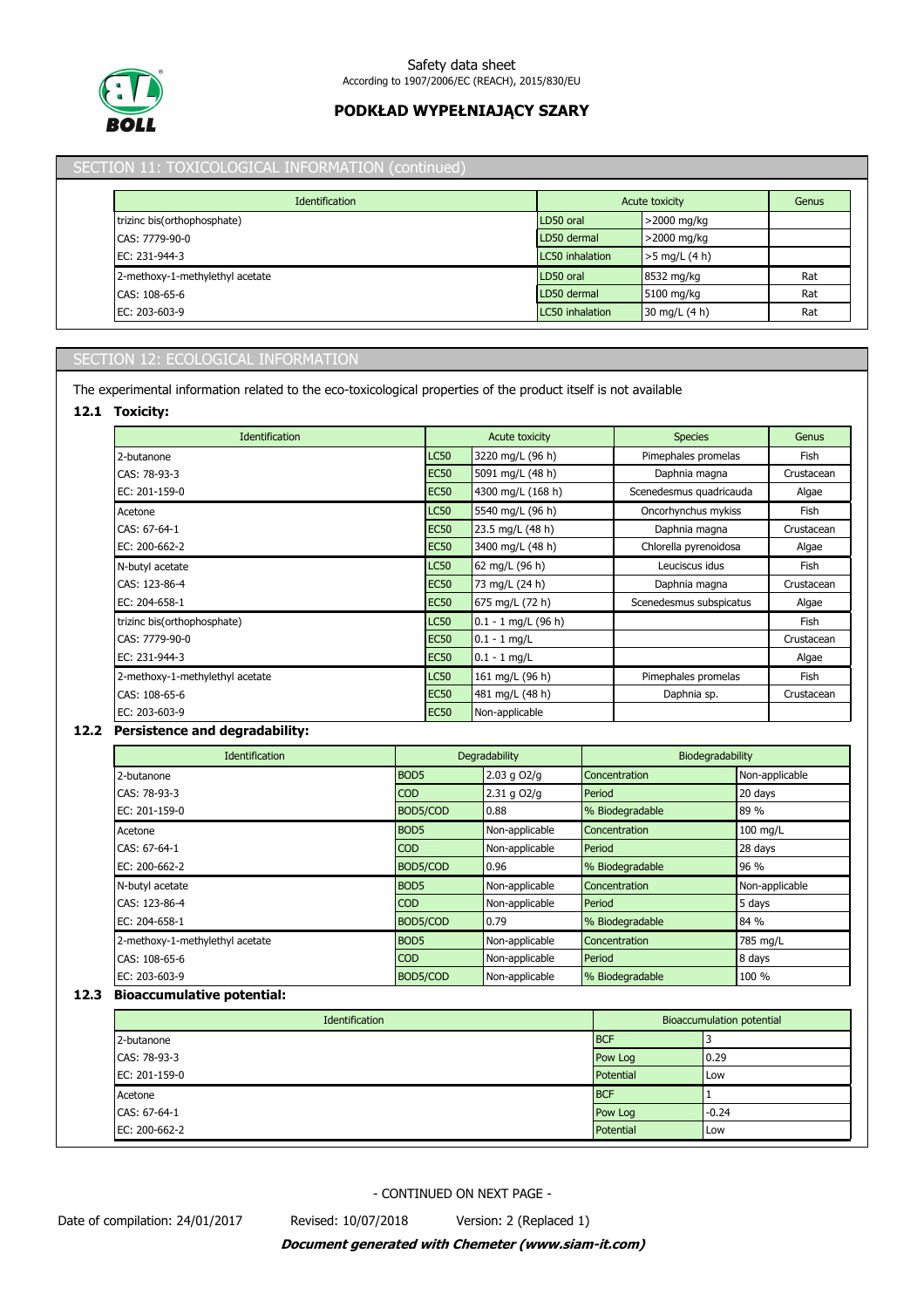

|                                 | Identification  |                       |                  |            | Bioaccumulation potential   |
|---------------------------------|-----------------|-----------------------|------------------|------------|-----------------------------|
| N-butyl acetate                 | <b>BCF</b>      |                       |                  |            |                             |
| CAS: 123-86-4                   |                 |                       | Pow Log          | 1.78       |                             |
| EC: 204-658-1                   |                 |                       | Potential        | Low        |                             |
| 2-methoxy-1-methylethyl acetate |                 |                       | <b>BCF</b>       |            |                             |
| CAS: 108-65-6                   |                 |                       | Pow Log          | 0.43       |                             |
| EC: 203-603-9                   |                 |                       | Potential<br>Low |            |                             |
| <b>Mobility in soil:</b>        |                 |                       |                  |            |                             |
| Identification                  |                 | Absorption/desorption |                  | Volatility |                             |
| Dimethyl ether                  | Koc             | Non-applicable        | <b>Henry</b>     |            | Non-applicable              |
| CAS: 115-10-6                   | Conclusion      | Non-applicable        | Dry soil         |            | Non-applicable              |
| EC: 204-065-8                   | Surface tension | 1,136E-2 N/m (25 °C)  | Moist soil       |            | Non-applicable              |
| 2-butanone                      | Koc             | 30                    | <b>Henry</b>     |            | 5,77 Pa·m <sup>3</sup> /mol |
| CAS: 78-93-3                    | Conclusion      | Very High             | Dry soil         |            | Yes                         |
| EC: 201-159-0                   | Surface tension | 2,396E-2 N/m (25 °C)  | Moist soil       |            | Yes                         |
| Acetone                         | Koc             |                       | <b>Henry</b>     |            | 2,93 Pa·m <sup>3</sup> /mol |
| CAS: 67-64-1                    | Conclusion      | Very High             | Dry soil         |            | Yes                         |

EC: 200-662-2 **Surface tension** 2,304E-2 N/m (25 °C) Moist soil Yes

N-butyl acetate Non-applicable Henry Non-applicable Henry Non-applicable Henry Non-applicable CAS: 123-86-4 **Conclusion Conclusion Mon-applicable Dry soil Non-applicable** Non-applicable EC: 204-658-1 Non-applicable Surface tension 2,478E-2 N/m (25 °C) Moist soil Non-applicable

# SECTION 13: DISPOSAL CONSIDERATIONS

**12.5 Results of PBT and vPvB assessment:** Product fails to meet PBT/vPvB criteria

#### **13.1 Waste treatment methods:**

**12.6 Other adverse effects:** Not described

| Code      | <b>Description</b>                                                               | Waste class (Regulation (EU) No<br>1357/2014) |
|-----------|----------------------------------------------------------------------------------|-----------------------------------------------|
| 16 05 04* | laases in pressure containers (including halons) containing hazardous substances | Dangerous                                     |

#### **Type of waste (Regulation (EU) No 1357/2014):**

HP3 Flammable, HP14 Ecotoxic, HP4 Irritant — skin irritation and eye damage, HP5 Specific Target Organ Toxicity (STOT) /Aspiration Toxicity

#### **Waste management (disposal and evaluation):**

Consult the authorized waste service manager on the assessment and disposal operations in accordance with Annex 1 and Annex 2 (Directive 2008/98/EC). As under 15 01 (2014/955/EC) of the code and in case the container has been in direct contact with the product, it will be processed the same way as the actual product. Otherwise, it will be processed as non-dangerous residue. We do not recommended disposal down the drain. See paragraph 6.2.

#### **Regulations related to waste management:**

In accordance with Annex II of Regulation (EC) No 1907/2006 (REACH) the community or state provisions related to waste management are stated

Community legislation: Directive 2008/98/EC, 2014/955/EU, Regulation (EU) No 1357/2014

#### SECTION 14: TRANSPORT INFORMATION

## **Transport of dangerous goods by land:**

With regard to ADR 2017 and RID 2017: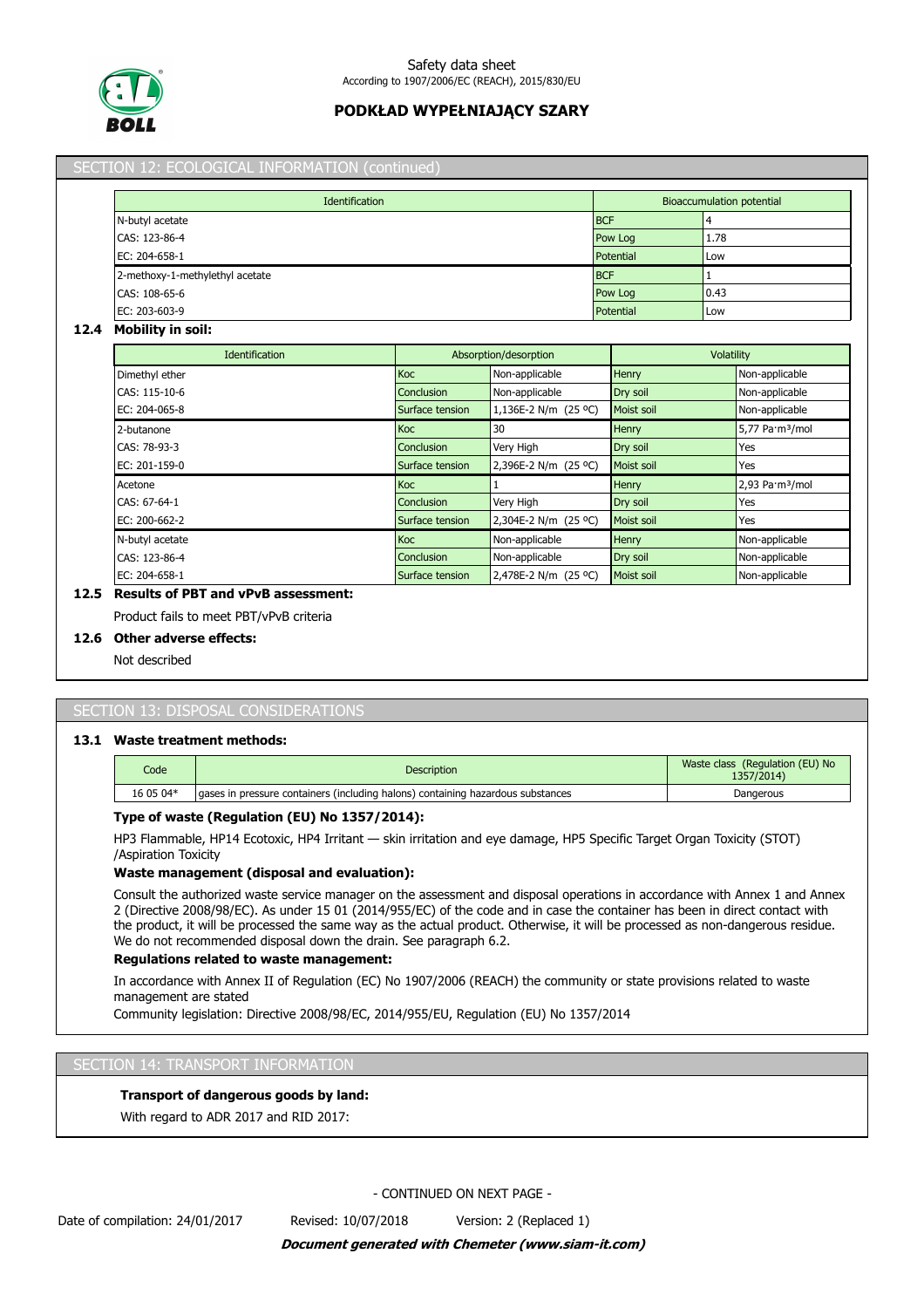

|                                      | <b>SECTION 14: TRANSPORT INFORMATION (continued)</b>              |                                      |
|--------------------------------------|-------------------------------------------------------------------|--------------------------------------|
|                                      | 14.1 UN number:                                                   | <b>UN1950</b>                        |
|                                      | 14.2 UN proper shipping name:                                     | AEROSOLS, flammable                  |
|                                      | 14.3 Transport hazard class(es):                                  | $\overline{2}$                       |
|                                      | Labels:                                                           | 2.1                                  |
|                                      | 14.4 Packing group:                                               | N/A                                  |
|                                      | 14.5 Environmental hazards:                                       | Yes                                  |
|                                      | 14.6 Special precautions for user                                 |                                      |
|                                      | Special regulations:                                              | 190, 327, 344, 625                   |
|                                      | Tunnel restriction code:                                          | D                                    |
|                                      | Physico-Chemical properties:                                      | see section 9                        |
|                                      | Limited quantities:                                               | 1 <sub>L</sub>                       |
|                                      | 14.7 Transport in bulk according                                  | Non-applicable                       |
|                                      | to Annex II of Marpol and<br>the IBC Code:                        |                                      |
| Transport of dangerous goods by sea: |                                                                   |                                      |
| With regard to IMDG 38-16:           |                                                                   |                                      |
|                                      | 14.1 UN number:                                                   | <b>UN1950</b>                        |
|                                      | 14.2 UN proper shipping name:                                     | AEROSOLS, flammable                  |
|                                      | 14.3 Transport hazard class(es):                                  | $\mathbf{2}$                         |
|                                      | Labels:                                                           | 2.1                                  |
|                                      | 14.4 Packing group:                                               | N/A                                  |
|                                      | 14.5 Environmental hazards:                                       | Yes                                  |
|                                      | 14.6 Special precautions for user                                 |                                      |
|                                      | Special regulations:                                              | 190, 277, 327, 344, 63, 959          |
|                                      | EmS Codes:                                                        | $F-D, S-U$                           |
|                                      | Physico-Chemical properties:                                      | see section 9                        |
|                                      | Limited quantities:                                               | 1 <sub>L</sub>                       |
|                                      | Segregation group:                                                | Non-applicable                       |
|                                      | 14.7 Transport in bulk according                                  | Non-applicable                       |
|                                      | to Annex II of Marpol and                                         |                                      |
| Transport of dangerous goods by air: | the IBC Code:                                                     |                                      |
| With regard to IATA/ICAO 2018:       |                                                                   |                                      |
|                                      |                                                                   |                                      |
|                                      | 14.1 UN number:                                                   | <b>UN1950</b><br>AEROSOLS, flammable |
|                                      | 14.2 UN proper shipping name:<br>14.3 Transport hazard class(es): | $\overline{2}$                       |
|                                      | Labels:                                                           | 2.1                                  |
|                                      | 14.4 Packing group:                                               | N/A                                  |
|                                      | 14.5 Environmental hazards:                                       | Yes                                  |
|                                      | 14.6 Special precautions for user                                 |                                      |
|                                      | Physico-Chemical properties:                                      | see section 9                        |
|                                      | 14.7 Transport in bulk according                                  | Non-applicable                       |
|                                      | to Annex II of Marpol and                                         |                                      |
|                                      | the IBC Code:                                                     |                                      |

# SECTION 15: REGULATORY INFORMATION

**15.1 Safety, health and environmental regulations/legislation specific for the substance or mixture:** Candidate substances for authorisation under the Regulation (EC) No 1907/2006 (REACH): Non-applicable Substances included in Annex XIV of REACH ("Authorisation List") and sunset date: Non-applicable Regulation (EC) No 1005/2009, about substances that deplete the ozone layer: Non-applicable Article 95, REGULATION (EU) No 528/2012: Non-applicable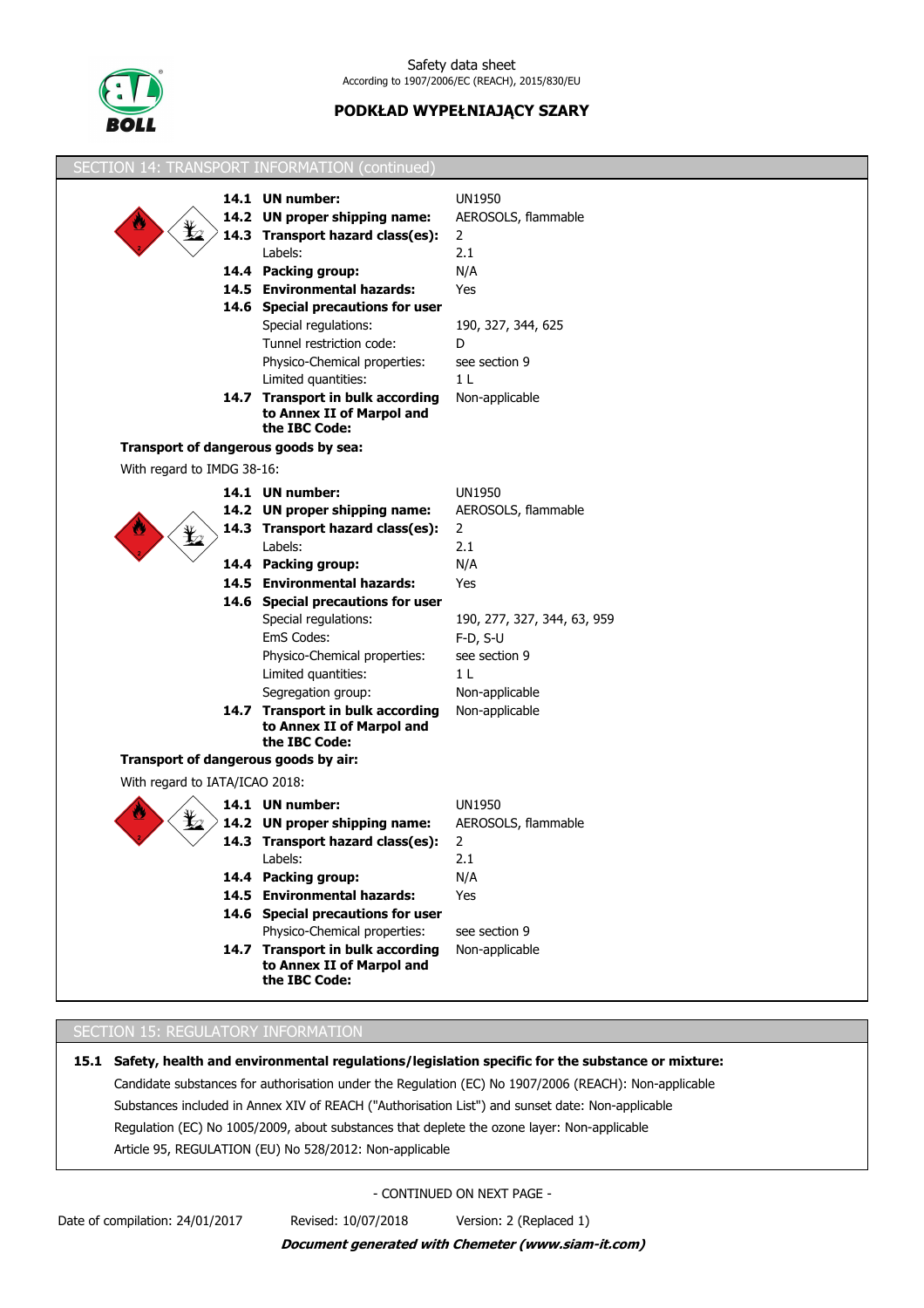

#### SECTION 15: REGULATORY INFORMATION (continued)

REGULATION (EU) No 649/2012, in relation to the import and export of hazardous chemical products: Non-applicable

#### **Seveso III:**

| Section                                                                                                                                                 | <b>Description</b> | Lower-tier<br>requirements | Upper-tier<br>requirements |
|---------------------------------------------------------------------------------------------------------------------------------------------------------|--------------------|----------------------------|----------------------------|
| P <sub>3</sub> a                                                                                                                                        |                    | 150                        | 500                        |
| E <sub>2</sub>                                                                                                                                          |                    | 200                        | 500                        |
| the formal contract of the contract of the con-<br>المتمالي والمتحاول والمتواطن والمتحاول والمتعارض والمتحاول والمتحال والمتحال والمتحاولات والمتحاولات |                    |                            |                            |

#### **Limitations to commercialisation and the use of certain dangerous substances and mixtures (Annex XVII REACH, etc ….):**

Regulation (EU) No 98/2013 of the European Parliament and of the Council of 15 January 2013 on the marketing and use of explosives precursors: Contains Acetone. Product under the provisions of Article 9

# Shall not be used in:

—ornamental articles intended to produce light or colour effects by means of different phases, for example in ornamental lamps and ashtrays,

—tricks and jokes,

—games for one or more participants, or any article intended to be used as such, even with ornamental aspects.

#### **Specific provisions in terms of protecting people or the environment:**

It is recommended to use the information included in this safety data sheet as a basis for conducting workplace-specific risk assessments in order to establish the necessary risk prevention measures for the handling, use, storage and disposal of this product.

## **Other legislation:**

The product could be affected by sectorial legislation

#### **15.2 Chemical safety assessment:**

The supplier has not carried out evaluation of chemical safety.

#### SECTION 16: OTHER INFORMATION

#### **Legislation related to safety data sheets:**

This safety data sheet has been designed in accordance with ANNEX II-Guide to the compilation of safety data sheets of Regulation (EC) No 1907/2006 (Regulation (EC) No 2015/830)

#### **Modifications related to the previous Safety Data Sheet which concerns the ways of managing risks.:** Non-applicable

#### **Texts of the legislative phrases mentioned in section 2:**

H222: Extremely flammable aerosol

H319: Causes serious eye irritation

H336: May cause drowsiness or dizziness

H411: Toxic to aquatic life with long lasting effects

H229: Pressurised container: May burst if heated

## **Texts of the legislative phrases mentioned in section 3:**

The phrases indicated do not refer to the product itself; they are present merely for informative purposes and refer to the individual components which appear in section 3

#### **CLP Regulation (EC) No 1272/2008:**

Aquatic Acute 1: H400 - Very toxic to aquatic life

Aquatic Chronic 1: H410 - Very toxic to aquatic life with long lasting effects

Eye Irrit. 2: H319 - Causes serious eye irritation

Flam. Gas 1: H220 - Extremely flammable gas

Flam. Liq. 2: H225 - Highly flammable liquid and vapour

Flam. Liq. 3: H226 - Flammable liquid and vapour

Press. Gas: H280 - Contains gas under pressure, may explode if heated

STOT SE 3: H336 - May cause drowsiness or dizziness

# **Classification procedure:**

Aerosol 1: Calculation method Eye Irrit. 2: Calculation method STOT SE 3: Calculation method Aquatic Chronic 2: Calculation method Aerosol 1: Calculation method **Advice related to training:**

- CONTINUED ON NEXT PAGE -

Date of compilation: 24/01/2017 Revised: 10/07/2018 Version: 2 (Replaced 1)